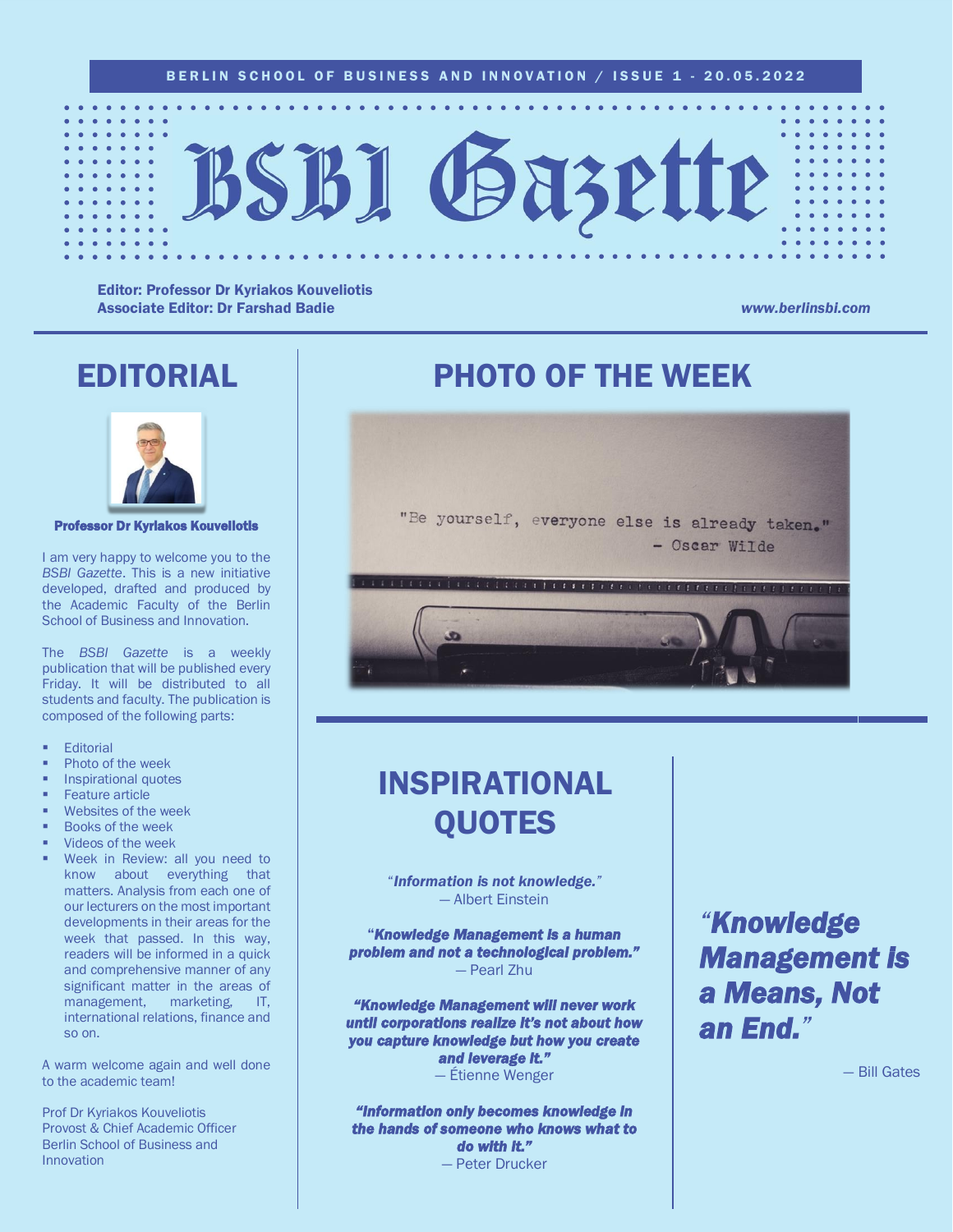## FEATURE ARTICLE



Dr Farshad Badie Lecturer, Associate Editor, Head of Postdoctoral Research Center

*Areas of expertise: Logic; Knowledge Representation; Artificial Intelligence; Cognitive Science*

### KNOWLEDGE MANAGEMENT TODAY

Knowledge is a very sensitive concept that should be used with caution. In my view, 'knowledge' is an insightful and meaningful structure of informationbased (i.e. informative) data collections; in other words, knowledge emerges out of data collections that are experienced and/or perceived by some [knowledge] agent as information-carrying.

*Knowledge Management* (*KM*) is a cross-functional scientific discipline that is defined based on a collection of conceptual, logical, analytical, critical, creative and innovative procedures which are used for managing the phenomenon of 'knowledge' in an organisation.

KM in some organisations (OG) deals with how OG analyses the concept of 'knowledge' and how OG fundamentally and structurally models knowledge in different scenarios. In addition, KM is highly concerned with how knowledge is strategically observed by OG. It can be believed that the most salient goal of OG's KM-based strategical models is to construct strong analytical junctions between its different departments as well as between itself and its customers and clients. Relied on its proper KM-based strategies, OG can support various [dynamic] developmental processes of learning and training in different managerial scenarios. In conclusion, OG's KM-based strategies are based on which OG can manage the phenomena of 'data', 'information' and 'knowledge' for the benefit of itself as well as of any relevant stakeholder.

## WEBSITES OF THE WEEK

*O* **IBM** *IBM* Cloud Learn Hub  [KM-WORLD](https://www.kmworld.com/About/What_is_Knowledge_Management) *Leading KM Publisher*

 [DOC-360](https://document360.com/blog/5-tools-commonly-used-in-knowledge-management/) *Platform for KM*

VIDEOS OF THE WEEK



## BOOKS OF THE **WEEK**





### TEDx Univ. of Boston – On KM and Innovation



Business Consulting – What are the Keys to KM Strategy?





Stellenbosch Business School – How KM Supports Enterprise Strategy?

James Melendez - KM and Leveraging Organizational Knowledge

nowledge Management

**F** 



Deloitte – About KM Strategy …

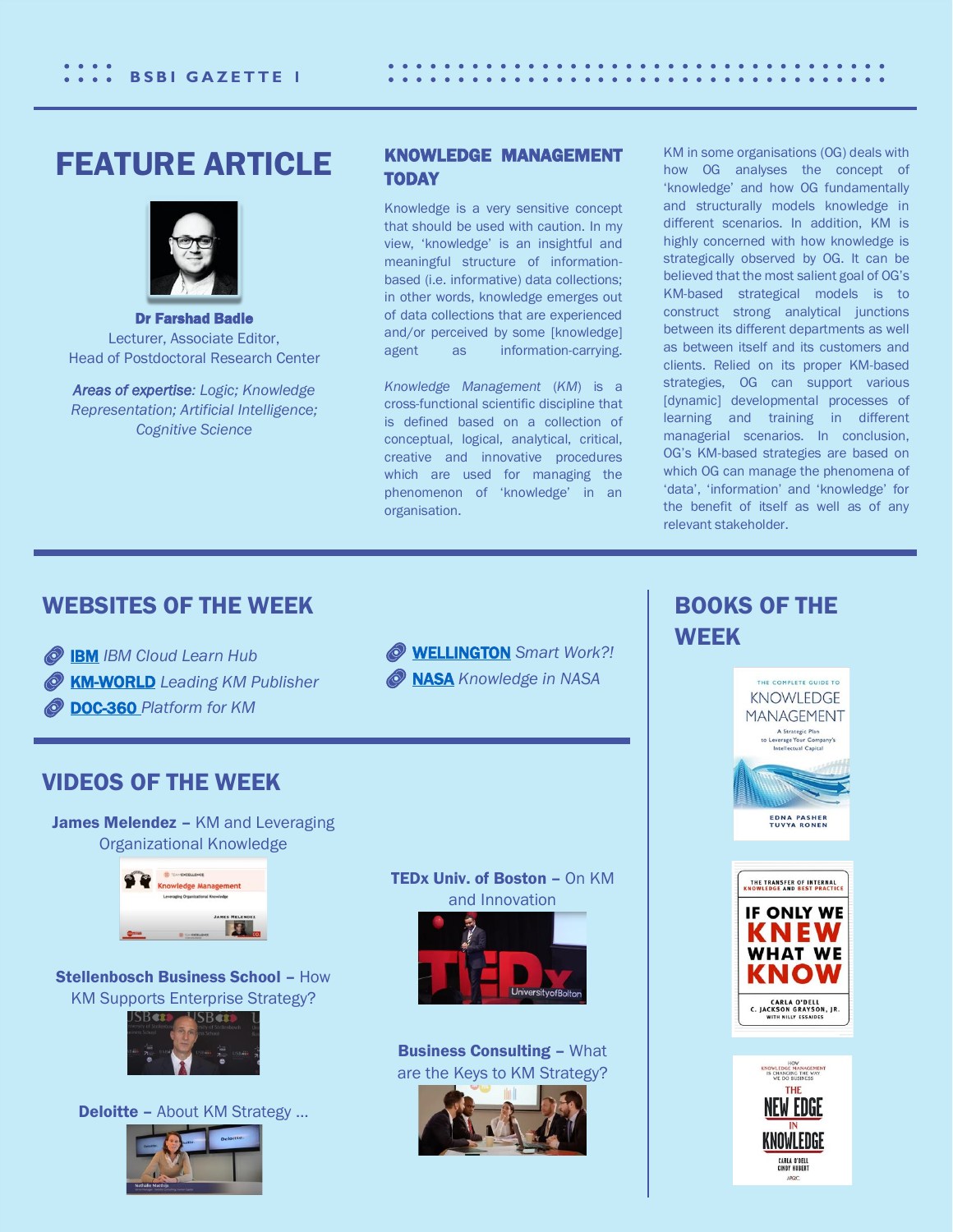BERLIN SCHOOL OF BUSINESS AND INNOVATION / ISSUE 1 - 20.05.2022

# WEEK IN REVIEW

Editor: Prof Dr Kyriakos Kouveliotis Associate Editor: Dr Farshad Badie *www.berlinsbi.com*

## ALL YOU NEED TO KNOW ABOUT EVERYTHING THAT MATTERS



Kathrin Bremer Lecturer Scientific domains: Global Marketing; Cross-Cultural Communication (CCC)

### MARKETING

The most significant news in global marketing (and CCC) last week was that McDonald's will be following companies like Starbucks, Coca Cola, Levi's and Apple, closing all of their 850 subsidiaries in Russia. For more information, visit the following link:

<https://www.bbc.com/news/business-61463876>.

The move came after Renault announced it would sell its business in Russia. The French company said its 68% stake in carmaker Avtovaz would be sold to a Russian scientific institute, while its shares in Renault Russia would go to the city of Moscow. Moscow said Renault's Russian assets were now state property - the first nationalisation of a major foreign company since the invasion of Ukraine.

### CREATIVE ARTS

442 appeared on the screen last Tuesday at the Munich Kammerspiele. Last Tuesday marks the first appearance of Maria Aljochina joining her band peers 'Pussy Riot' after two years of absence in Europe. Her concert transcended believably unimagined creative and performative artistic power and energy. Her artistic skills finally being released after two years under house arrest in Russia.

442, Pussy Riots claims this is the number of current political inmates in Russia and Aljochina mentions, that first and foremost the energy (the knowledge to do so) behind their performance is fuelled by the idea, to send out a message fighting against indifference these days, no matter which passport one holds.



Mostafa Gaballa Lecturer **Scientific domains: Tourism & Hospitality** 



Liz Fernando Head of Academic Operations Arts Scientific domains: Art and Resistance and the fuelling Knowledge and Skills Behind

### **TOURISM**

The most significant event in Tourism during the past week was The World Tourism Organization (UNWTO), which welcomed the Autonomous City of Ceuta as an Affiliate Member to promote shared values and a common vision of sustainable tourism. The event took place in Madrid on 11 May 2022. The Autonomous City of Ceuta joins the World Tourism Organization (UNWTO) to promote sustainable tourism and boost the competitiveness of the tourist destination. For more information visit the following link [https://www.unwto.org/news/unwto-city-ceuta-affiliate](https://www.unwto.org/news/unwto-city-ceuta-affiliate-member)[member.](https://www.unwto.org/news/unwto-city-ceuta-affiliate-member)

As an outcome of this membership, the incorporation of the company Servicios Turísticos de Ceuta to the Organization will be ratified during the 116th Session of the Executive Council of the UNWTO, to be held next on 7 and 8 June in Saudi Arabia. The UNWTO welcomes the decision of the authorities of the Autonomous City of Ceuta to join this international entity, which will allow the destination to develop joint projects related to the sector.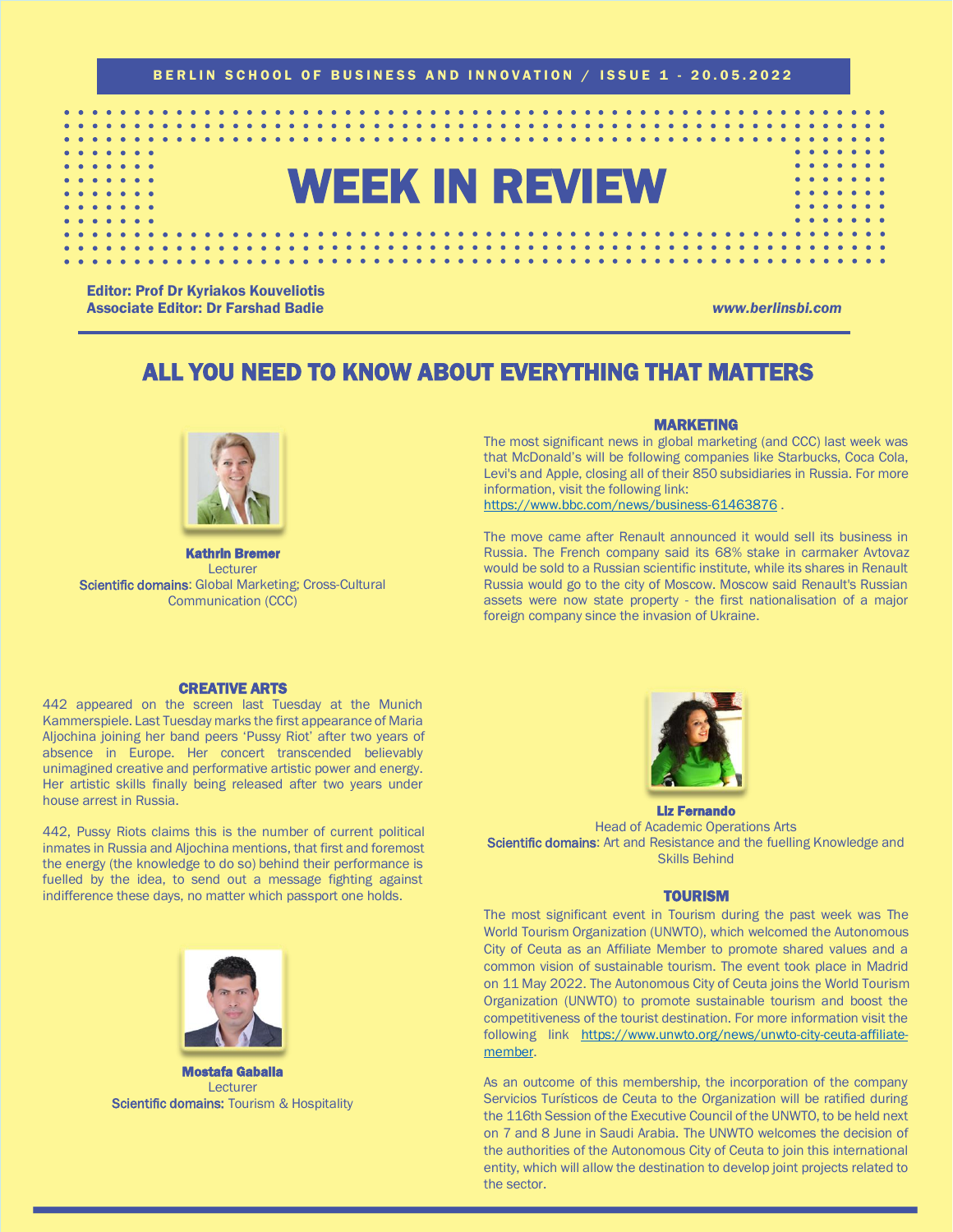

Jürn-Christian Hocke Interim Head of Faculty of Arts Scientific domains: Graphic Design, Web Design, App Design

### ART AND TECHNOLOGY

Google is at it again! Last week Google launched 'Roboto Flex'– an update to their most popular webfont "Roboto" (19.3 trillion views since launch 2011 [1]). Typefaces today need to be as flexible and adaptable as possible – and Roboto Flex is exactly this. With 12 axes, a wide range of weights and widths across optical sizes and additional capabilities of finetuning, these typefaces bring flexibility and control to the designers.

This is huge! Flex is a reimagining of Google's typeface Roboto for the sheer infinite and ever-changing ways users read today and can help with almost every typographical challenge UI designers face today.

. . . . . . . . .

<https://material.io/blog/roboto-flex> [1] as of 2022 May 20th, <https://fonts.google.com/analytics>

### INTERNATIONAL DEVELOPMENT

The Intergovernmental Panel on Climate Change recently published a report in 2022 on the impact of climate vulnerability. It shows how climate change impacts the ecosystem, biodiversity, human societies and integration of knowledge covering natural, ecological, social and economic science. Among different types of impact biodiversity loss, unsustainable consumption of natural resources, rapid urbanization, demographic transition, socioeconomic inequalities and pandemic are prominent. Adaptation plays a key role in reducing exposure to risk and strengthening societies to cope with vulnerabilities. Another crucial aspect is human-induced climate change with the destruction of the ecosystem.

### FINANCE

Tesla's Chief Executive Officer, Elon Musk, expressed interest in a Twitter deal at the beginning of this year. The deal was \$44-billion (\$54.20 per share). The Company's board have already accepted the offer taking into consideration that the stocks are trading at \$37.45 per share. The deal is now on hold and everything has gone according to plan until now.

According to the panel, the implementation research methods are to be conducted to increase the adaptive capacity focusing on resilience building inclusive of crisis governance. Furthermore, the inclusion of indigenous voices in policymaking can help to build effective bottom-up policies to reach the 13th goal and 17th goals under Sustainable Development Goals.

*Reference: Intergovernmental Panel on Climate Change. (2022). Climate Change 2022 Impacts, Adaptation and Vulnerability Working Group II Contribution to the Sixth Assessment Report of the Intergovernmental Panel on Climate Change, Summary for Policymakers, IPCC: Switzerland*.

After the news was announced, Twitter stock increased by about 2%. Investors addressed several concerns about the transaction mostly how the potential acquisition will affect Company's future perspectives. The take-over offer comes after its policy criticisms, especially about the number of daily users.



Dr. Palanivel Rathinasabapathi Velmurugan Lecturer

Scientific domains: Finance, Human Resource Management, Mixed Research Methodology

### **FINANCE**

The Standard and Poor's (S&P) 500, removed Tesla from its ESG Index as part of a review of the index each year. However, Apple, Microsoft, and Amazon, as well as oil and gas company Exxon Mobil, were still on the list. The S&P 500 ESG Index is based on environmental, social, and governance data to rank and effectively recommend companies to investors. Each company is assessed based on hundreds of data points, which consider how businesses impact the planet and how they interact with stakeholders beyond shareholders, including customers, vendors, partners, and neighbours.



Dr Moumita Mukherjee Lecturer Scientific domains: International Development, Health Economics, Public Health



Dr Milos Petkovic Lecturer **Scientific domains: Strategic** Management, Finance

The score was affected by Tesla's "lack of a low-carbon strategy" as well as racism and poor working conditions at its factory in Fremont, California. Tesla's handling of an investigation by the National Highway Transportation Safety Administration also weighed on its score. According to the spokesperson for S&P, while Tesla continues to play a role in getting fuelpowered cars off the road, the company falls behind its peers on ESG analysis. On Twitter, Tesla CEO, Elon Musk,

complained about S&P Global Ratings, claiming that they have lost their integrity. Source[: www.cnbc.com](http://www.cnbc.com/)